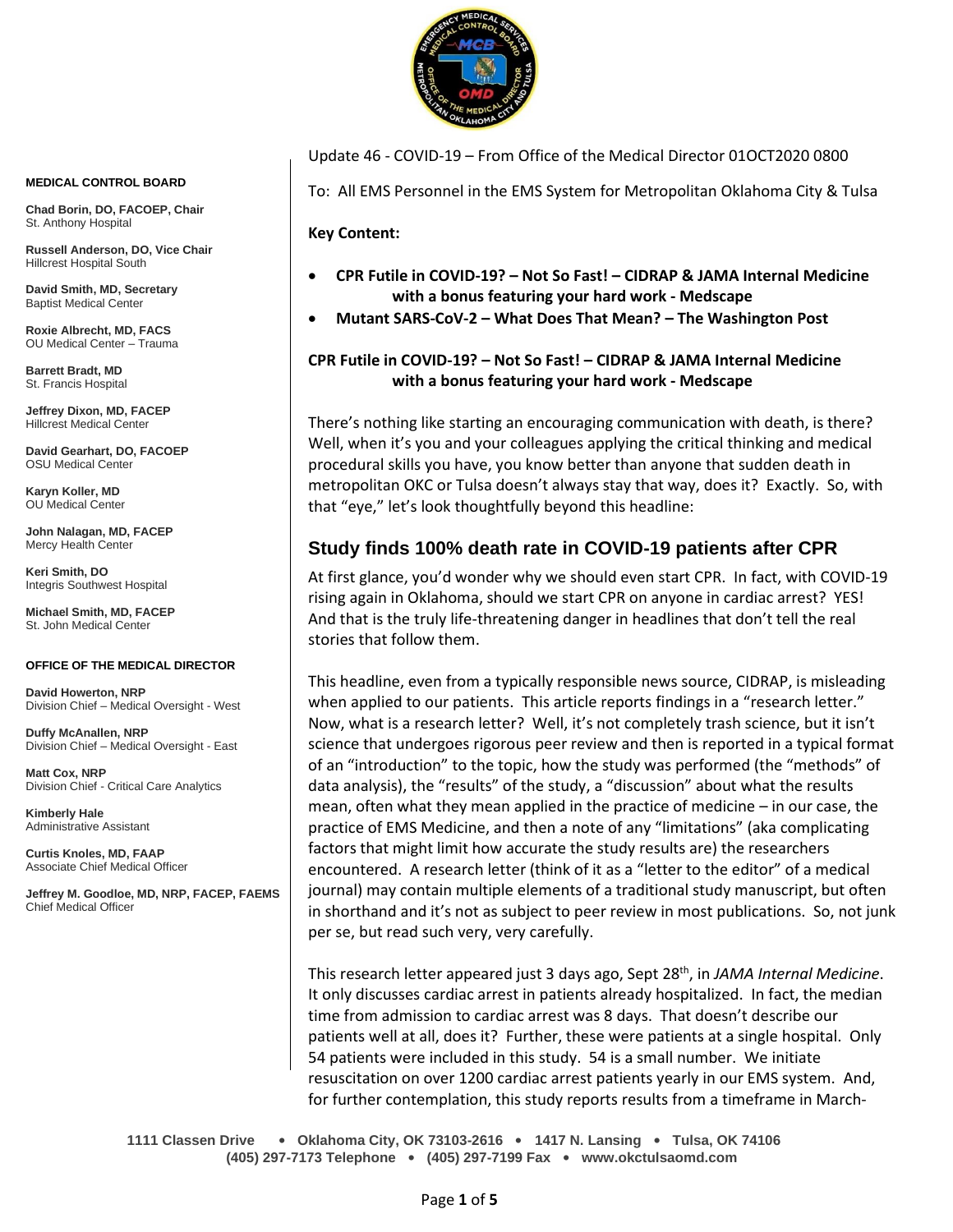early April. A lot of understanding about the optimal care for COVID-19 patients has changed since the earliest days of in-hospital treatment for these folks.

Now, very importantly, my points are not to trash this article. I genuinely appreciate the clinicians that are sharing their experience and the CIDRAP writer for summarizing the letter, too. Without their work, we wouldn't have the opportunity to thoughtfully discuss it. In discussing it, we have the opportunity to better our own care – care for our patients and care for ourselves in the process.

This research letter notes that 52 of the 54 patients had cardiac arrest with initial non-shockable (non-ventricular fibrillation/pulseless ventricular tachycardia) rhythms. And that's monitored patients in a hospital! To me, that indicates particularly sick patients that don't even pass through a period of ventricular fibrillation before pulseless electrical activity or asystole.

What more about the patients in this study? From the CIDRAP summary: "CPR achieved a return of spontaneous circulation (ROSC) in 29 patients (53.7%) after a median of 8 minutes. Of the 29 patients, 15 (51.7%) had their code status changed to do not resuscitate, and 14 patients (48.3%) were recoded and underwent additional CPR; all died." And "At cardiac arrest, 43 patients (79.6%) were receiving mechanical ventilation, 18 (33.3%) were on dialysis, and 25 (46.3%) required vasopressor drugs to treat low blood pressure."

That's a sad outcome to be certain. It is interesting that over half had ROSC and within just a few minutes of CPR. So, is CPR futile? Doesn't immediately sound like it. With a change in code status, that pretty much guarantees no survival from any further cardiac arrest – a self-fulfilling prophecy, if you will. That doesn't mean I instinctively disagree with the suffering families that had to make those difficult decisions. I've had to make that very decision with my father years ago. Scientifically, easy. Emotionally, not easy. But such decisions must be factored in the results of this research letter, right? And by the description of these patients, these were not patients living a life at home or work, these patients were already on ventilators, dialysis, vasopressor support – pretty much maximal ICU care already.

All this is to say, we always must be careful when reading headlines – for our patients, our communities, and for ourselves.

This research letter does bring up ESPECIALLY important points about our own safety when resuscitating patients. I want you to hear directly from me again that is safety I will NEVER knowingly compromise. That is why from the earliest days of our understanding about the SARS-CoV-2 virus, we have consistently been encouraging proper use of the "MEGG" PPE for any suspected or confirmed patient with COVID-19. We will continue to do so for your safety.

I cannot yet release the contents of a paper about guidance for EMS systems in out-of-hospital cardiac arrest resuscitation in the era of COVID-19 that I am writing with several national experts in resuscitation (it's part of the publication process of "embargoing" the contents before formal publication by the journal). I can assure you that when it is published, and thus, when I can share it with you, that you will find our current standards of clinical care in our EMS system to be very appropriate, very up to date, and very safe based upon published scientific evidence. It will still be several weeks away, but I'll send it your way as soon as we get word it is published.

For now, keep doing what you do best and that is truly saving lives, including some suffering sudden, very unexpected cardiac arrest.

As always, I want you to see for yourself what we are discussing in these Updates, so here's the links. First to the CIDRAP summary of this item: [https://www.cidrap.umn.edu/news-perspective/2020/09/study-finds-100-death-rate](https://www.cidrap.umn.edu/news-perspective/2020/09/study-finds-100-death-rate-covid-19-patients-after-cpr)[covid-19-patients-after-cpr](https://www.cidrap.umn.edu/news-perspective/2020/09/study-finds-100-death-rate-covid-19-patients-after-cpr) and then the original research letter as published: <https://jamanetwork.com/journals/jamainternalmedicine/fullarticle/2771090>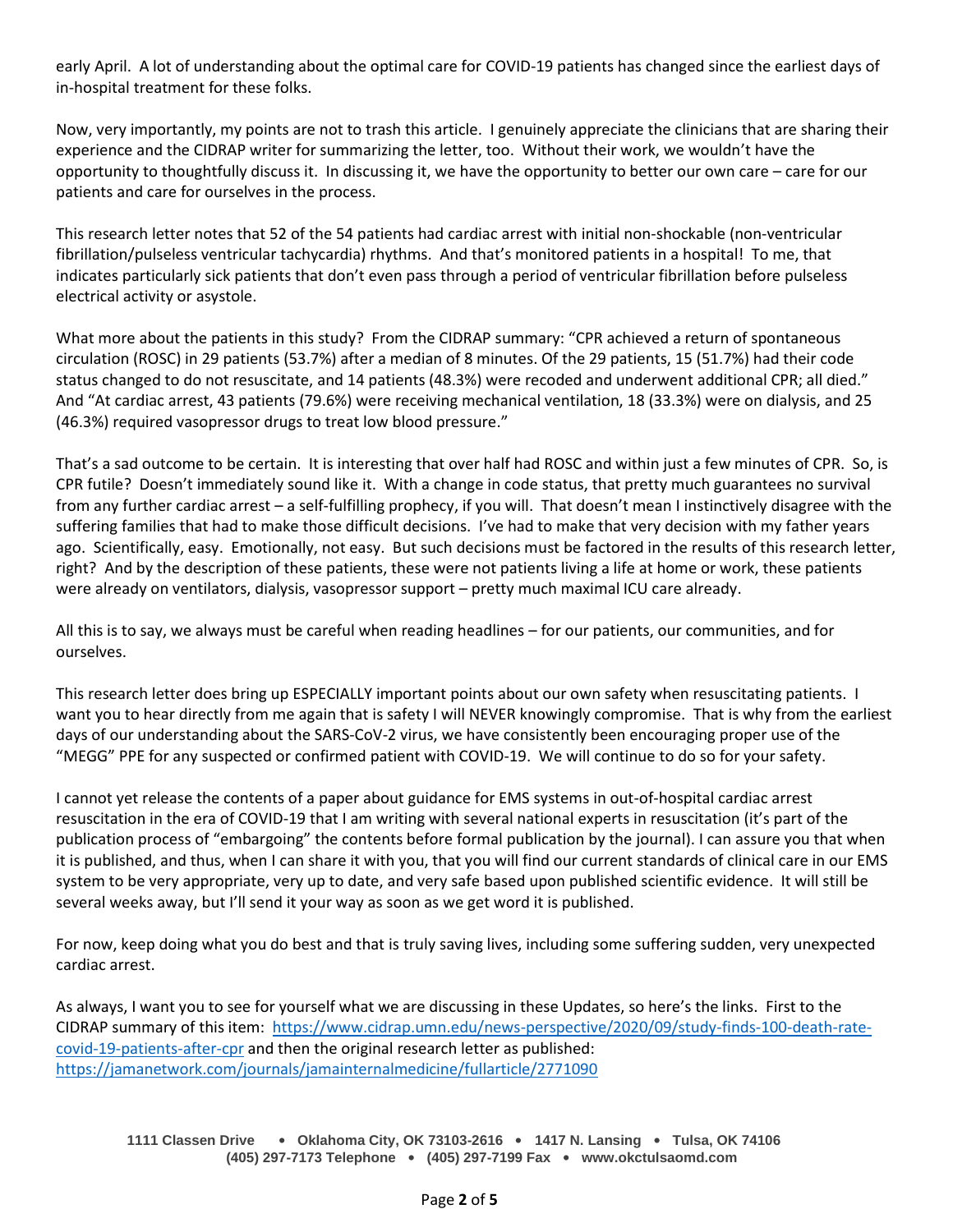You might also appreciate this sudden cardiac arrest-related news summary from *Medscape* as a little bonus, especially since it includes comments about your work!

I'd give you the link, but it seems you have to register to read it, so I'll do a little cut and paste from an email I was sent about it for your reading efficiency. It does look like it contains the link if you want to sign up for Medscape news emails.

### **"Study Challenges 'Scoop and Run' Model for Cardiac Arrest**

Megan Brooks

Medscape, Sept 21, 2020

### [https://www.medscape.com/viewarticle/937768#vp\\_1](https://www.medscape.com/viewarticle/937768#vp_1)

The odds of surviving out-of-hospital cardiac arrest (OHCA) are significantly better when resuscitation efforts are continued on scene, as opposed to being performed while the patient is being transported to the hospital, a large observational study has found.

The process of moving a patient during resuscitation (known as "scoop and run") may impair or delay best practices, including impairing the quality of [cardiopulmonary resuscitation](https://emedicine.medscape.com/article/1344081-overview) (CPR), say investigators with the Resuscitation Outcomes Consortium (ROC).

"Although infrequently there may be individual cases with a specific rationale to pursue hospital transport, overall, these results support a strategy that paramedics dedicate effort and expertise at the scene of the cardiac arrest, rather than prioritizing transport to hospital," first author Brian Grunau, MD, St. Paul's Hospital, Vancouver, British Columbia, Canada, told theheart.org | Medscape Cardiology.

Jeffrey M. Goodloe, MD, member of the board of directors of the American College of Emergency Physicians and chief medical officer, Medical Control Board, EMS System for Metropolitan Oklahoma City and Tulsa, agrees.

"This study supports and validates what most large urban EMS systems in the US are doing, which is actively resuscitating on scene for a minimum of 20 minutes," he told theheart.org | Medscape Cardiology.

"This is absolutely in line with what we have been doing here in metropolitan Oklahoma City and Tulsa for a number of years," said Goodloe, who was not involved in the study.

The study was [published online](https://jamanetwork.com/journals/jama/article-abstract/2770622) September 15 in JAMA.

The findings are based on data from the ROC Cardiac Epidemiologic Registry, which involves 10 study sites and 192 EMS agencies in the United States and Canada.

We attempted to find subgroups of patients for whom intra-arrest transport may be associated with improved outcomes. However, the results for nearly all subgroups tested were consistent with our primary analysis," Grunau told theheart.org | Medscape Cardiology.

"We did find, however, that for patients who remained in refractory arrest past 30 minutes and were still undergoing active resuscitation, that intra-arrest transport was associated with improved outcomes," he said.

The caveat to this, however, is that most of the survivors who were transported during resuscitation were successfully resuscitated before they arrived at the hospital, "raising questions about the hospital-based contributions to intra-arrest transport survivors," the authors note in their article.

Strong Clinical Benefit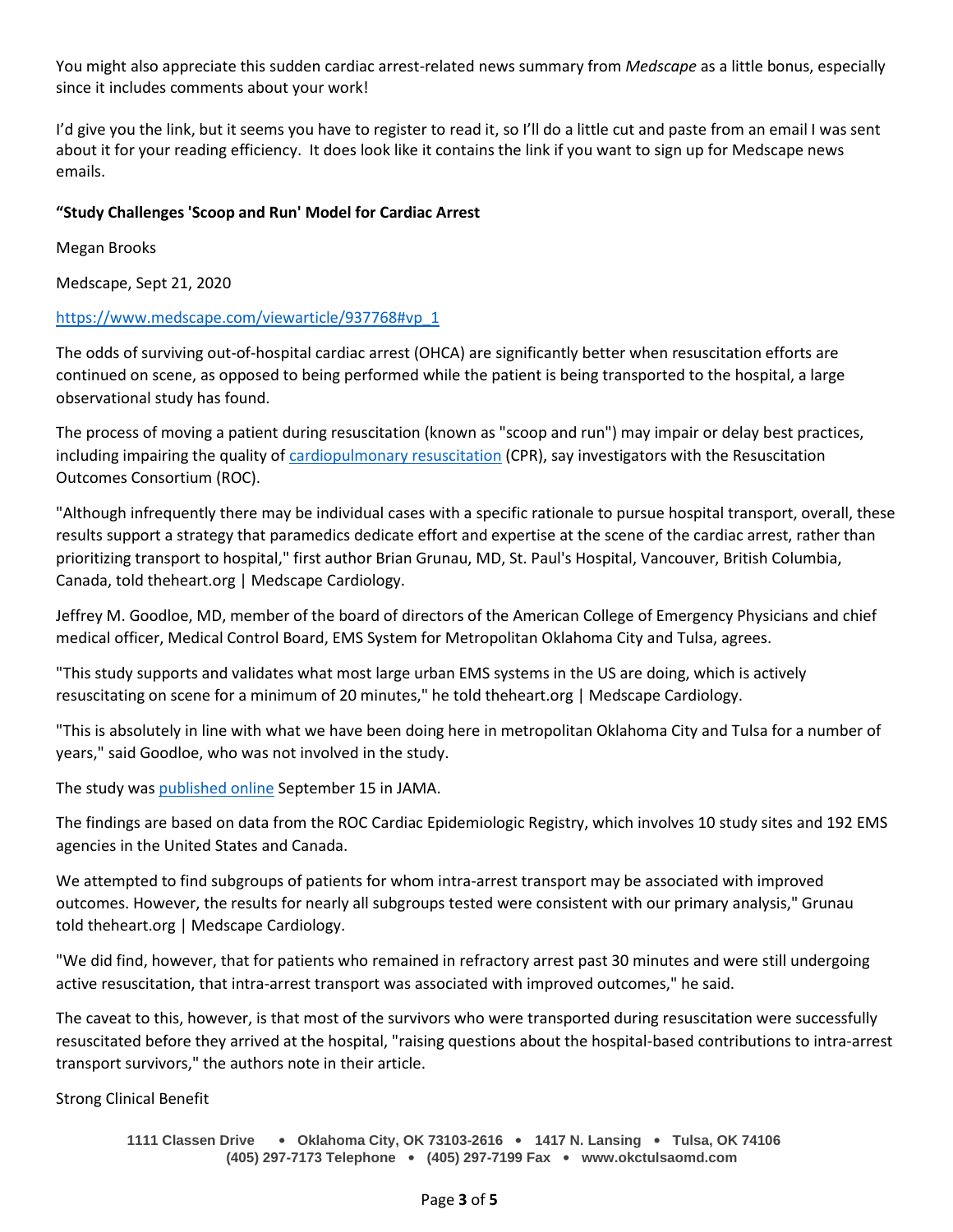Goodloe is not surprised by the benefit of continuing resuscitation effort at the scene. "What we have seen in Oklahoma City and Tulsa is that, in the times that we do transport individuals to hospital, it becomes a significant challenge for the EMTs and paramedics that are continuing to provide care in transit to sustain the same quality of CPR," he noted.

In a JAMA [editorial,](https://jamanetwork.com/journals/jama/article-abstract/2770601) Alexander X. Lo, MD, PhD, Department of Emergency Medicine, Northwestern University Feinberg School of Medicine, Chicago, Illinois, says the findings suggest "a strong clinical benefit associated with continuing the resuscitation on scene until a definitive outcome has been achieved."

But Lo argues, "Before embracing this model, and substantially changing the out-of-hospital approach to OHCA, more definitive studies, including high-quality randomized trials, will be needed."

Lo says two contemporary issues lend greater importance to the need to advance the science on OHCA. One is the aging of the US population, which will likely increase the incidence of OHCA and the need for optimal OHCA care.

The other is COVID-19, which has added further risks to the management of OHCA, given that the infection status of patients may be unclear in many cases. CPR and intubation are aerosol-generating procedures and further increase the risk for infection for EMS and hospital workers.

"If continued on-scene resuscitation confers a true benefit in outcome for OHCA, then it must also be accompanied by the necessary policy and logistical considerations to ensure that all EMS personnel have the necessary personal protective equipment to minimize their risk of COVID-19 infection," Lo cautions.

Goodloe thinks this is a "thought-provoking study, not only within EMS and the larger medical community but even more so as we help communities better understand the advanced capabilities that EMS systems have today.

"We often equate rushing to the hospital with it being a good thing. God forbid, if somebody in my family has a sudden cardiac arrest, with a significant on-scene-time committed resuscitation, I'm going to feel a lot better about the outcome, and if that family member dies, I can at least be at peace that they got optimal care if you show me that EMS was on scene for 20-plus minutes as opposed to a handful of minutes," Goodloe commented.

The Resuscitation Outcomes Consortium is supported by the National Heart, Lung, and Blood Institute in partnership with the National Institute of Neurological Disorders and [Stroke,](https://emedicine.medscape.com/article/1916852-overview) the US Army Medical Research and Material Command, the Canadian Institutes of Health Research – Institute of Circulatory and Respiratory Health, Defence Research and Development Canada, the Heart and Stroke Foundation of Canada, and the American Heart Association. Grunau is the principal investigator of a clinical trial investigating the benefit of intra-arrest transport to hospital for extracorporeal CPR initiation and has received speaking honorarium from Stryker Corp. Lo and Goodloe have disclosed no relevant financial relationships. JAMA. Published September 15, 2020. [Abstract,](https://jamanetwork.com/journals/jama/article-abstract/2770622) [Editorial](https://jamanetwork.com/journals/jama/article-abstract/2770601)"

## **Mutant SARS-CoV-2 – What Does That Mean? – The Washington Post**

This sounds scary, doesn't it? Mutant virus form of an already society as we know it disrupting virus? Mutant virus form of a virus that sadly has killed hundreds of thousands of folks around the world? Well, hold on, it's not quite as scary as it first sounds. We'll happily take any good news we can find in COVID-19 news these days, right?

All viruses can mutate over time. In this setting, "mutate" simply means a change in its genetic code or construction. In a virus with thousands of codes, 30,000 in the case of the SARS-CoV-2 virus, it's not unusual at all to see a code character change over time. That's a natural occurrence in fact. Some mutations, if not nearly all mutations, are harmless. They don't change what the virus does or how it acts. It's the few mutations that can lead to changes in viral behavior that appropriately get our attention.

The concept of viral mutation has been around long before (and will stay long after) this viral pandemic. I've been reading about such and came across what I think is one of the best articles to help us understand what this "mutation